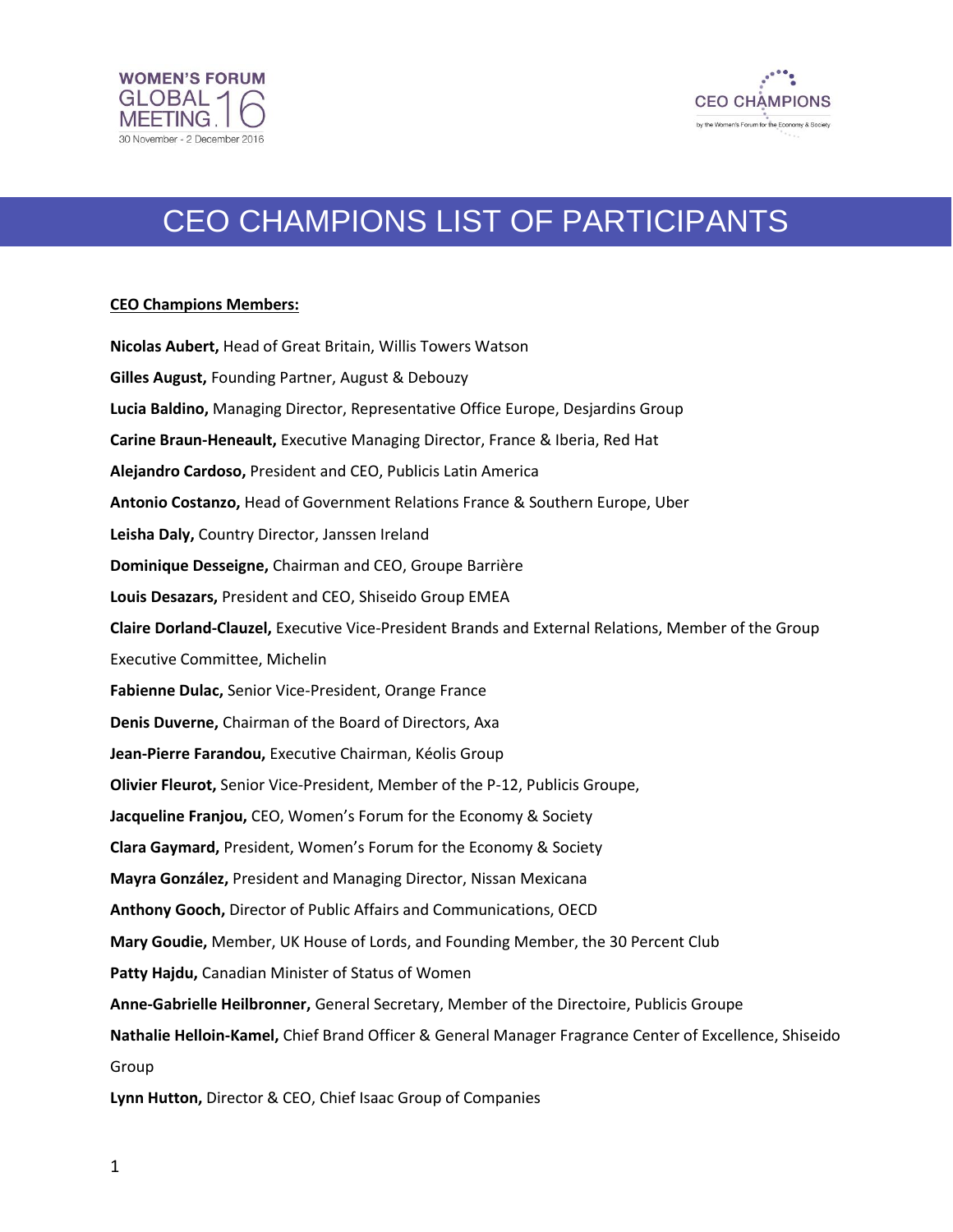



**Nang Lang Kham,** Executive Director, KBZ Group

**Carrie Kirkman,** President, Kirkman Consulting, and former President and Chief Merchant, Sears Canada

**Monique F. Leroux,** President of the International Co-operative Alliance, Chair of the Board of Directors of Investissement Québec and Chair of the Advisory Board on Economy and Innovation for the Government of Quebec **Fanny Letier,** Executive Director, Small and mid-caps; SME and mid-caps accelerator programs, Bpifrance **Denis Machuel,** Global CEO at Sodexo Benefits and Rewards Services Group Chief Digital Officer, Sodexo **Reza Maghsoudnia,** Head of International Operations, Wavestone **Julia Maris,** Deputy Chief Executive Officer, Défense Conseil International (DCI) **Noel Adrian**, CEO Mexico, Pernod Ricard **Edith Aviles de Kostes**, Regional Head Latam, CIB Country Head Mexico, BNP Paribas **Maria Teresa Arnal**, CEO, J Walter Thompson Company Mexico **Alicia Bandala Pimentel**, Managing Director, KONE Mexico and Latin America **Lourdes Berho**, CEO and Founder, Alchemia "In the Business of Transformation" **Federico Bernaldo De Quiros**, CEO, Toks **Eduardo Bolio**, Director, Mexico City Office, McKinsey & Company **Craig Breese**, President, Honeywell Mexico **Alejandro Cardoso**, President and CEO, Publicis Latin America **Carlos Carriedo**, Vice-President and General Manager, Latin America, American Express **Pascal Casanova**, Member of the Executive Committee, Region Head Latin America, LafargeHolcim **Alberto Chaia**, Principal, McKinsey & Company Mexico **Pierre Comptdaer**, Country Manager Mexico, ABB **Airton Cousseau**, President and CEO, Nissan Mexicana **Xavier de Bellefon**, CEO Mexico and Latin America, AXA **Andres de la Parra**, General Director, Nissan Renault Finance Mexico **Maria Del Carmen Bernal**, Director, Center for Research on Women in Senior Management, IPADE **Juan Carlos Escribano**, CEO, El Palacio de Hierro **Marivi Esteve**, CEO, NSC Asesores **Monica Flores**, Managing Regional Director, Latin America, Manpower Group **Jacqueline Franjou**, CEO, Women's Forum for the Economy & Society